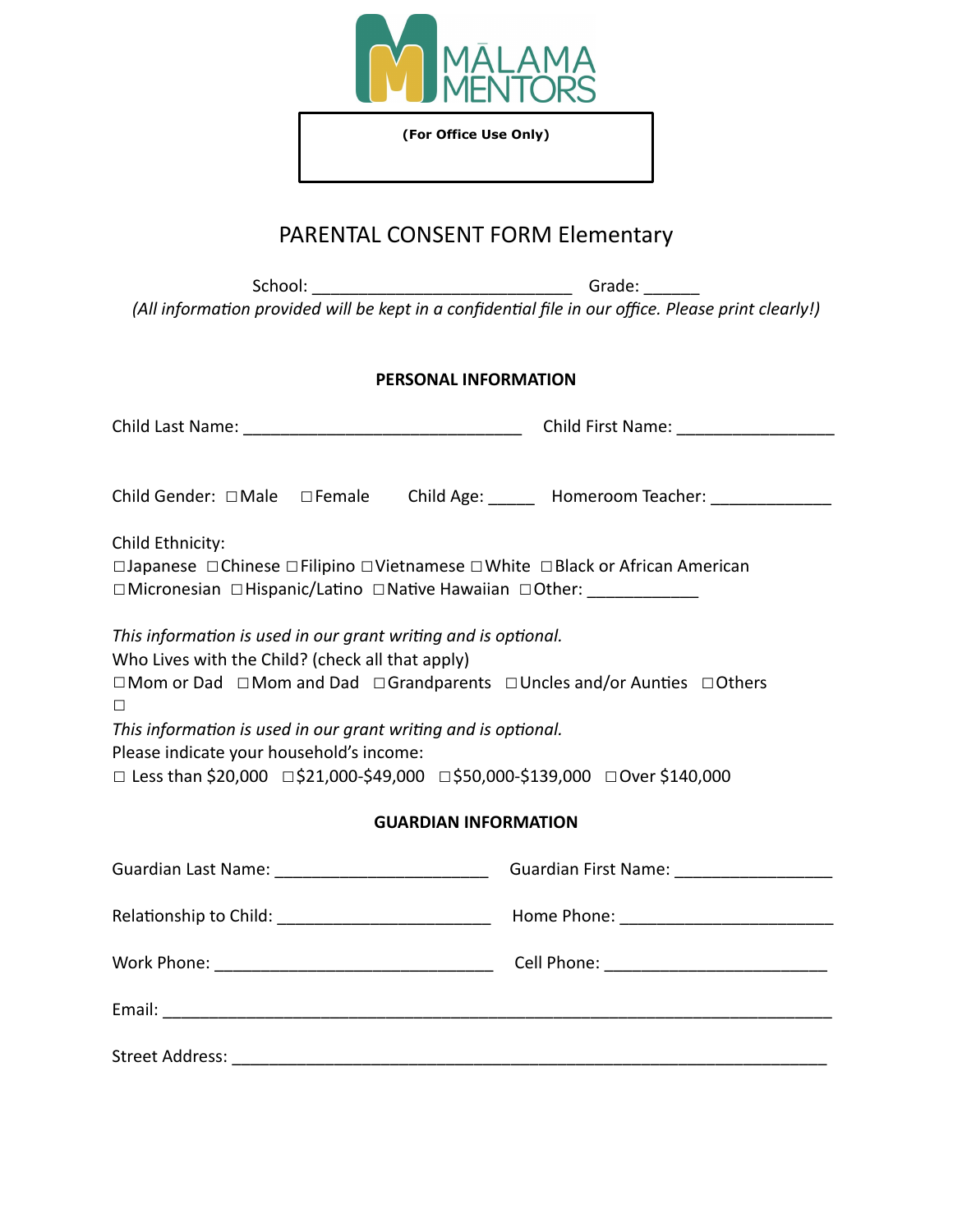

#### **IN CASE OF EMERGENCY**

In case of emergency, if the adult listed above cannot be contacted, please call:

| Name: | Phone: |
|-------|--------|
|       |        |

Relationship to Child:

#### **CONSENT**

I consent for my child:

- $\bullet$  To participate in the Mālama Mentors Program—spending an hour a week with a teenage Mālama Mentor from a nearby high school, in which my child will participate in speaking, reading, and indoor/outdoor play activities.
- To be filmed and/or photographed by Mālama Mentors staff for Mālama Mentors promotional materials. The child will not be named or otherwise identified in the use of these videos/pictures.

Parent/Guardian Name (Please Print) Parent/Guardian Signature Date

\_\_\_\_\_\_\_\_\_\_\_\_\_\_\_\_\_\_\_\_\_\_\_\_\_\_\_\_\_\_\_\_\_\_\_\_\_\_\_\_\_\_\_\_\_\_\_\_\_\_\_\_\_\_\_\_\_\_\_\_\_\_\_\_\_\_\_\_\_\_\_\_\_\_\_\_\_\_\_\_\_\_\_\_\_\_\_\_\_\_\_\_\_\_\_\_\_\_\_\_\_\_\_\_

#### **MEDIA RELEASE**

I give permission for Mālama Mentors to use recorded film, still images, or audio of my child in

promotional materials to further the program at other elementary schools.

\_\_\_\_\_\_\_\_\_\_\_\_\_\_\_\_\_\_\_\_\_\_\_\_\_\_\_\_\_\_\_\_\_\_\_\_\_\_\_ \_\_\_\_\_\_\_\_\_\_\_\_\_

Parent/Guardian Initials Date

l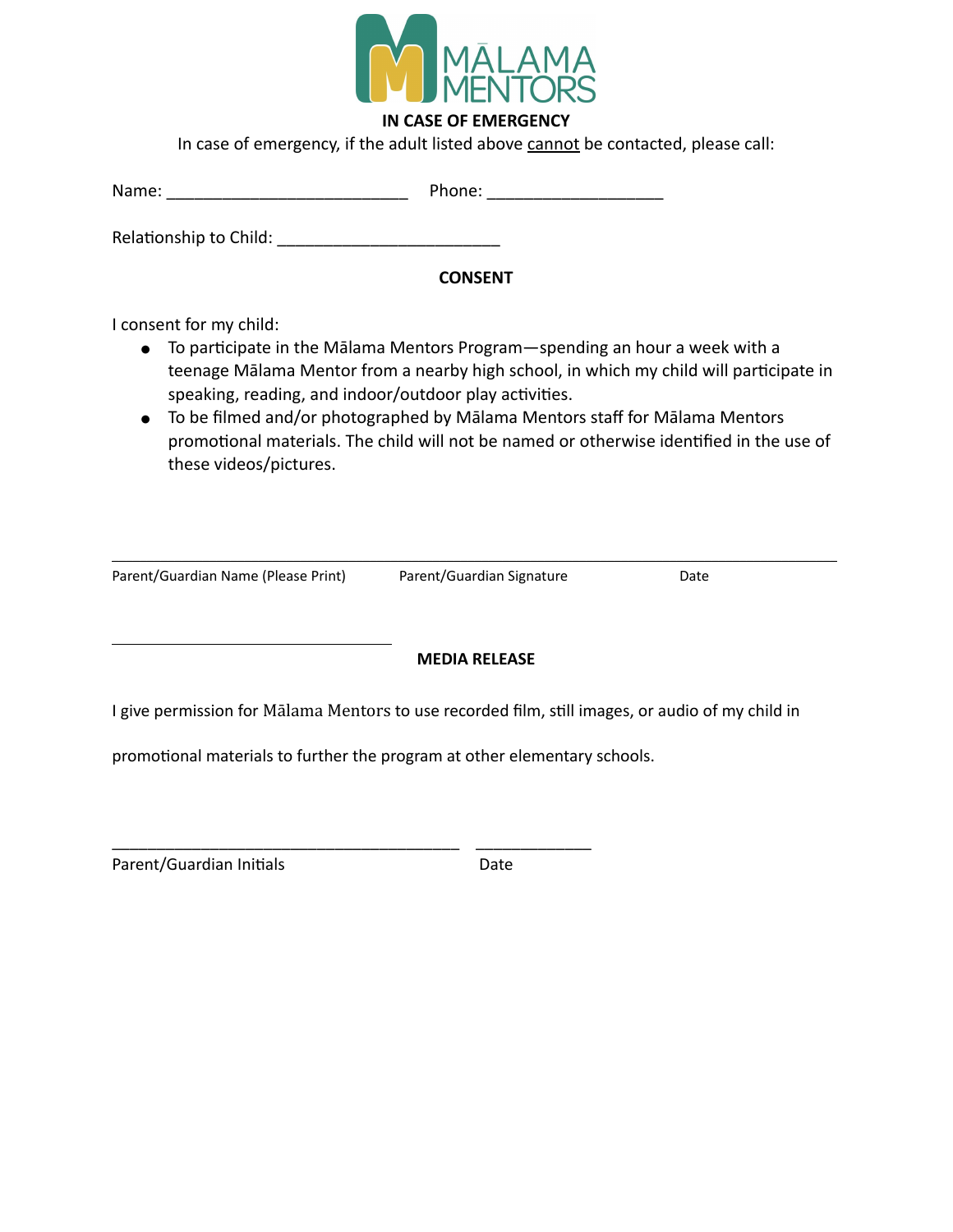

### CONFIDENTIAL MEDICAL INFORMATION

In case of medical or dental emergency, I understand that every effort will be made to contact me. If unable to contact me, contact the individual designated above. If unable to contact me, or the designated individual, I hereby give permission to the above-mentioned volunteer mentor to secure treatment for my child from the physician/medical facility indicated below. If unable to secure medical-related services from the indicated physician/medical facility, I authorize the volunteer mentor to secure treatment from another physician/medical facility. As the parent or legal guardian, I will assume all costs for medical-related services rendered on behalf of my child.

| Child's Medical Insurance Carrier:<br>δ None |  |
|----------------------------------------------|--|
|----------------------------------------------|--|

| Child's Physician/Medical Facility: |  | Phone: |
|-------------------------------------|--|--------|
|-------------------------------------|--|--------|

*Parent or Legal Guardian's name (print):* 

 $\mathcal{L}_\text{max}$  and the contract of the contract of the contract of the contract of the contract of the contract of the contract of the contract of the contract of the contract of the contract of the contract of the contrac

 $\mathcal{L}_\text{max}$  and the contract of the contract of the contract of the contract of the contract of the contract of the contract of the contract of the contract of the contract of the contract of the contract of the contrac

*Parent or Legal Guardian's name (signature):*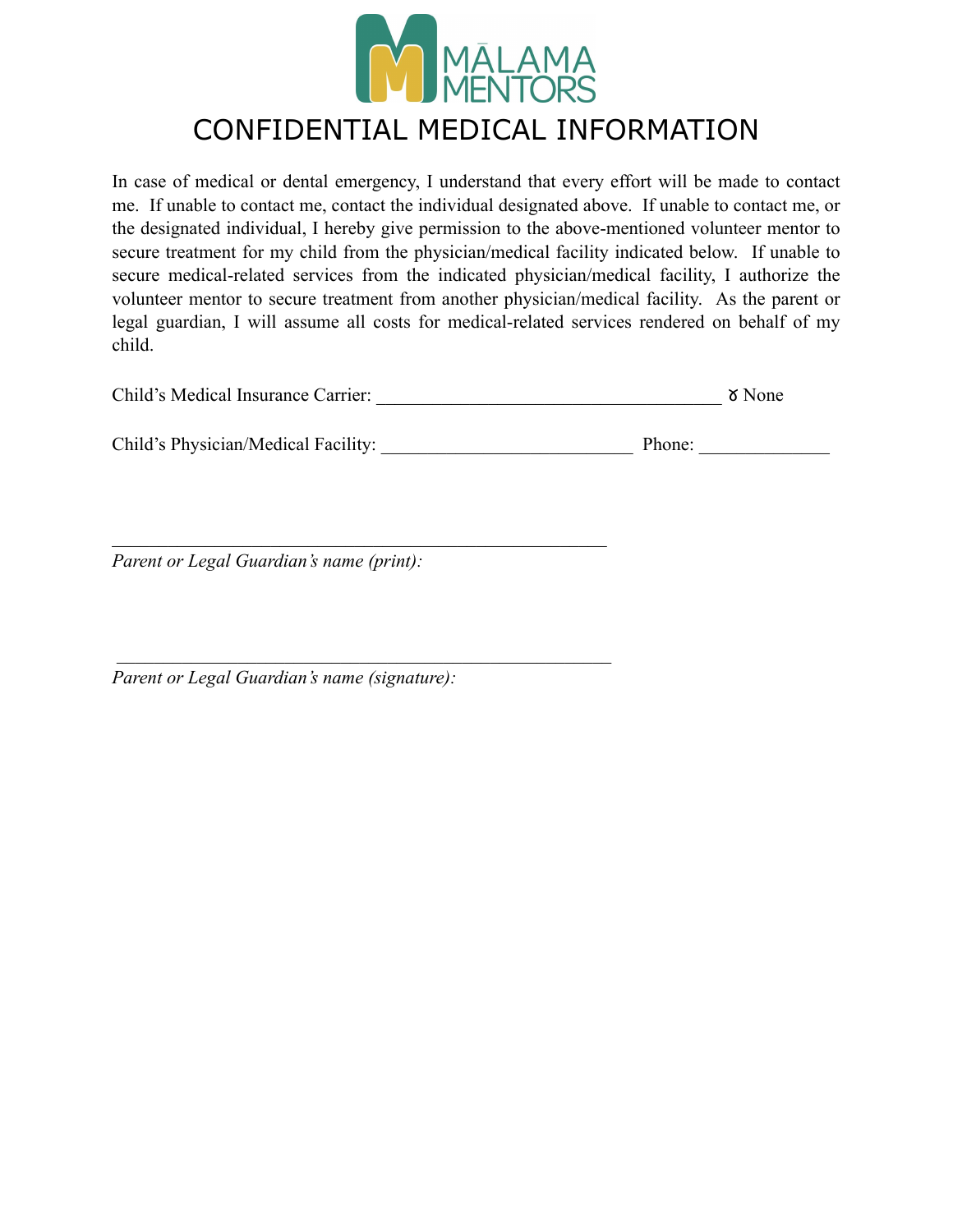

## After the Mentoring Hour, do you wish your child to be ...

A. Walk home alone, walk home with mentor, or walk home with (list all persons

walking with your child): \_\_\_\_\_\_\_\_\_\_\_\_\_\_\_\_\_\_\_\_\_\_\_\_\_\_\_\_\_\_\_\_\_\_\_\_\_\_\_\_\_\_\_\_\_\_\_\_\_\_\_\_\_\_\_\_.

 $\mathcal{L}_\text{max}$  , where  $\mathcal{L}_\text{max}$  and  $\mathcal{L}_\text{max}$ 

B. \_\_\_\_\_\_ My child will be picked up by \_\_\_\_\_\_\_\_\_\_\_\_\_\_\_\_\_\_\_ at the room \_\_\_\_\_\_\_\_\_\_. This person must be on time and responsible.

Name of Person \_\_\_\_\_\_\_\_\_\_\_\_\_\_\_\_\_\_\_

Phone Number (Must be current and working phone number)

C. \_\_\_\_\_\_ My child is enrolled in A+. Everyday (Monday thru Friday), my child is picked up from \_\_\_\_\_\_\_\_\_ at this time \_\_\_\_\_\_\_.

**If you are picking up your child earlier than the time you listed above, on the day your child is scheduled for Mālama Mentors, you MUST notify or leave a message for Mālama Mentors at \_\_\_\_\_\_\_\_\_\_\_\_\_\_\_\_\_\_.**